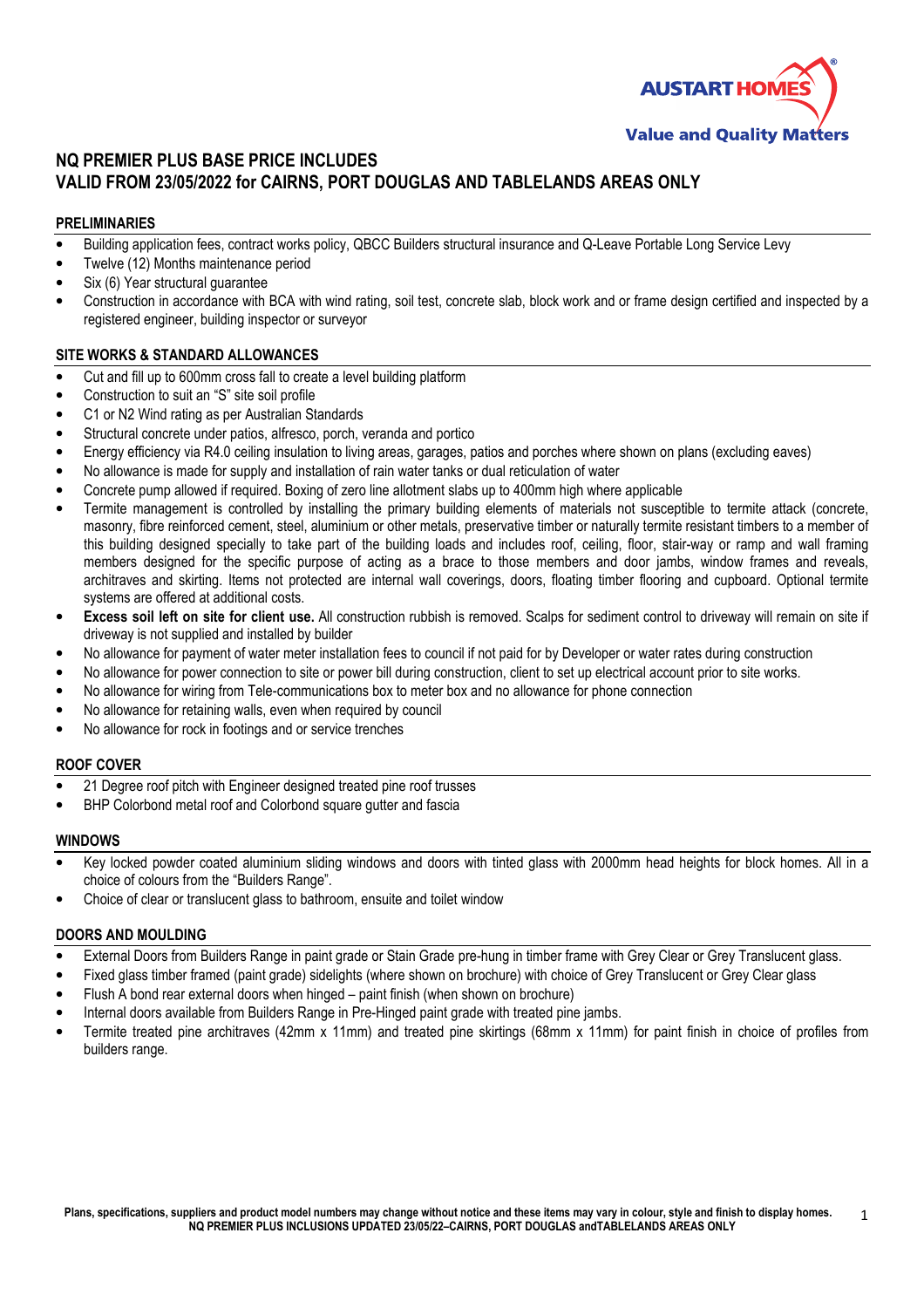## DOOR FURNITURE

- Entrance sets are keyed alike only if same model of door furniture is chosen and fitted to main entry door, garage personal door and laundry timber door (if shown on brochure) or any french doors (if shown on brochure)
- Lever Lock sets to Front Door, garage internal door (external if shown on brochure and laundry timber door (if shown on brochure) in Choice of Satin Chrome and Polished Chrome and Choice of Styles from Builders Range. All locks keyed alike.
- Internal Door lever handles in choice of styles from Builders Range and choice of either satin chrome or polished chrome.
- Cavity sliding doors (if shown on brochure) to have circular or square locks in bright chrome or satin chrome. Privacy sets fitted to bathrooms and toilets.
- Silver magnetic door stops fitted to doors and Silver bumpers to doors in tiled areas.
- Raven RP4 door seals fitted to all timber external door jambs with timber sills

### GARAGE DOOR

- 5000 x 2100mm high (approx.) ColorbondPanelift door to garage with remote control or handset in a choice or colours
- Special BHP Wood colouring is extra cost

#### ROBES & LINEN

- Choice of Doors from Builders range in either hinged style or sliding with flush pull handles in polished or satin chrome. Frames in white or silver or Choice of mirror or vinyl sliders with aluminium frames with choice of frame colours (when shown on brochure).
- Powder coated white or silver wire ventilated shelves to robes and linen
- 1 shelf with hanging rail to all robes, 4 shelves to linen and storeroom if shown on brochure, excluding store provision. 1 Shelf to broom cupboard (if shown on brochure), 4 melamine shelves to walk in pantry(if shown on brochure), 1 bank of shelves and baskets to robes and pantry (when shown on brochure), excludes linen cupboards.

#### ELECTRICAL

- 10 Lineal metres of underground power allowed (owner to apply & pay for connection fees and power during construction)
- Circuit breaker board with earth leakage
- Conduit only from pillar box to meter box. Wiring only in house to outside wall for connection by tele-communications company and wall plate for two phone points.
- Two television point with six lineal meters of coaxial cable
- WhiteClipsal 2000 series (or equivalent) lights and power points and LED white down-lights.
- External wall mounted bunker light outside laundry when no eaves or LED whitedown-light when eaves. (when shown on electrical plan)
- Smoke detectors hard wired with battery backup
- Heat bank hot water unit.
- White 4 bladed ceiling fans to bedrooms, living areas and patios (when shown on electrical plan)

### **KITCHEN**

- Laminexboard (from builders range) in choice of colours to cupboard doors and end panels with matching 2mm PVC edge strips
- Rolled or Square edge laminate bench tops from builders standard colour range
- Kitchen kick boards constructed of ply to allow for future tiling by others.
- One 450mm wide bank of drawers with cutlery tray to top drawer
- Two pot drawers on either side of cook-top when under bench oven, and 2 pot drawers under cook-top when wall oven tower
- Wall oven tower (when shown on brochure)will have 2 pot drawers and a microwave provision
- Microwave provision with 1 pot drawer under (when shown on brochure)
- Full access corner cupboards where applicable and Overhead cupboards when shown on brochure
- Dishwasher provision with cold water point and single power point and Fisher &PayelDW60FC1X1 Stainless Steel Dishwasher (Single door)
- Fisher &Paykel OB60SC7LEX1 600mm wide stainless steel wall oven (if shown on brochure in wall oven tower) or OB90S4LEX3 Elba 900mm wide stainless steel under bench oven
- Fisher &Paykel CE905CBX1 900mm Electric ceramic glass cook top
- Choice of either Fisher &Paykel HC90CGX1 900mm glass canopy rangehood with stainless steel flue or Fisher &Paykel HC90DCXB1 900mm re-circulating rangehood in black andstainless steel finish
- Oliveri Tasman Endeavour double bowl 1135mm stainless steel sink with single drainer and Kubos chrome sink mixer or Oliveri Nu-Petite Double Bowl top mount sink 875mm in stainless steel.
- Cold Water Tap in Fridge provision.

## PLUMBING & DRAINAGE

- Front and rear yard taps fitted with back flow prevention values (2 total)
- Water, storm water and sewer to suit standard block up to 600m2 in size with 6m setback only from front for stormwater and power and water connections.
- Temperature limiting valve to whole of house to reduce risk of scalding and 500kpa pressure limiting valve to whole of home if required